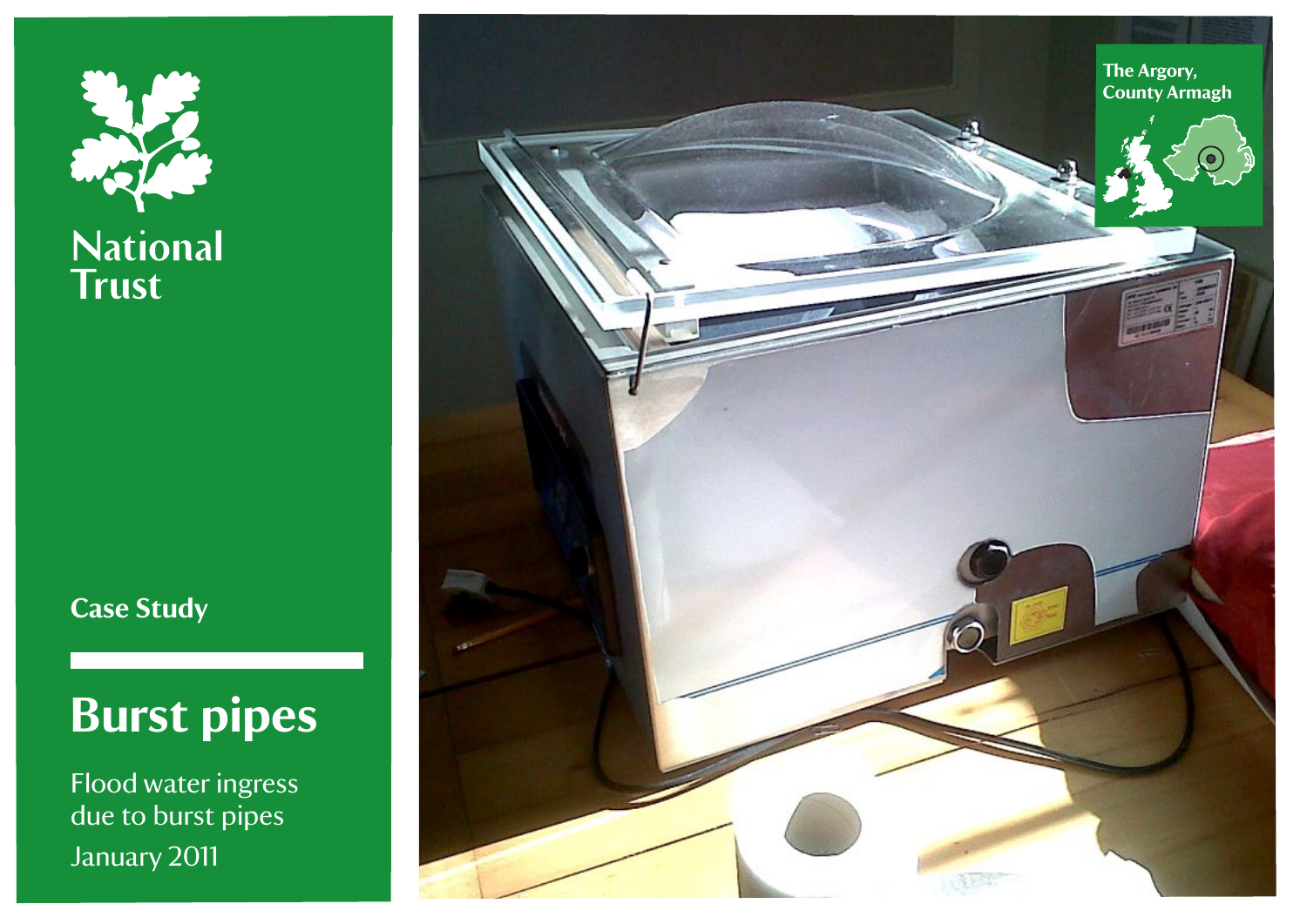# **Background**

## **Impact**

# **Response**

At 10am on 31 December, 2010, staff were alerted to a default setting on the fire detection system at The Argory.

A burst pipe in the attics had flooded directly into the Archive room and Tommy's bedroom on the first floor. It continued down into the Study and right through to the underlying basement. The flood was caused by a burst pipe in the Garrets, where a mains water pipe feeding the toilets within the Mansion had burst in the thaw. A substantial amount of water fell in a short period. It took three days to sort and treat all the affected objects (directing people, setting up work stations, separating dry, damp and wet objects) before an assessment could be made of the damage.



Affected items included furniture, bed linens, photographs, books, correspondence and legal documents, curtains, carpets and underfelt. The fabric of the building has also suffered from the flooding and subsequent drving.

The Archipress was delivered by Castle Ward staff, and the very wet hardback books were isolated by vacuum packing. The rest were slowly dried out. The property was unable, however, to source much needed de-humidifiers, fans etc, due to the holiday period. Northern Ireland had also experienced the highest incidence of flooding in commercial and private properties, meaning that dehumidifiers were extremely difficult to source.

The most badly affected objects were the contents of three archive boxes, with roughly 25 Kodak cases, all containing at least 20 cardboard slide negatives. Each box was filled with water, and the Kodak cases were too saturated to open without causing more damage. They were placed on blotting paper and rotated every few hours to enable access to the negatives inside.

Furniture and carpets were also badly affected.

Photographs were taken and the Trust insurers were contacted. The property team responded superbly, the Conservator, Curator, CSM and Regional Director also came to support and help dry the carpets.

The textiles and carpets were correctly treated, and the only damage was some red staining from the quilt on two (non-indigenous) bed sheets on Tommy's bed.

#### Bottom left **The source of the flood**

Bottom right **December 2010, the coldest month for 120 years**

The emergency response was enacted; despite extreme weather conditions over 40 Mid-Ulster staff and volunteers responded and arrived promptly to salvage all objects from the affected rooms. The Trust Conservator and other members of the consultancy arrived within two hours to assist with the salvage plan.

Thanks to the rapid response, damage to the collections was limited. Only a few items needed studio treatment, which limited the exposure of our insurers and helped strengthen the relationship.

By the end of the first day, a debrief had taken place whereby the Consultancy advised the property staff on the next steps to take. The necessary specialist equipment (Archipress and salvage materials) was identified, and individuals were tasked with sourcing it.

Rotas were maintained and staff continued to sort salvaged objects over the following weeks. Conservation advisors were contacted by the Conservator to ask for advice. Many Conservation Specialists also visited the site in the following six months.

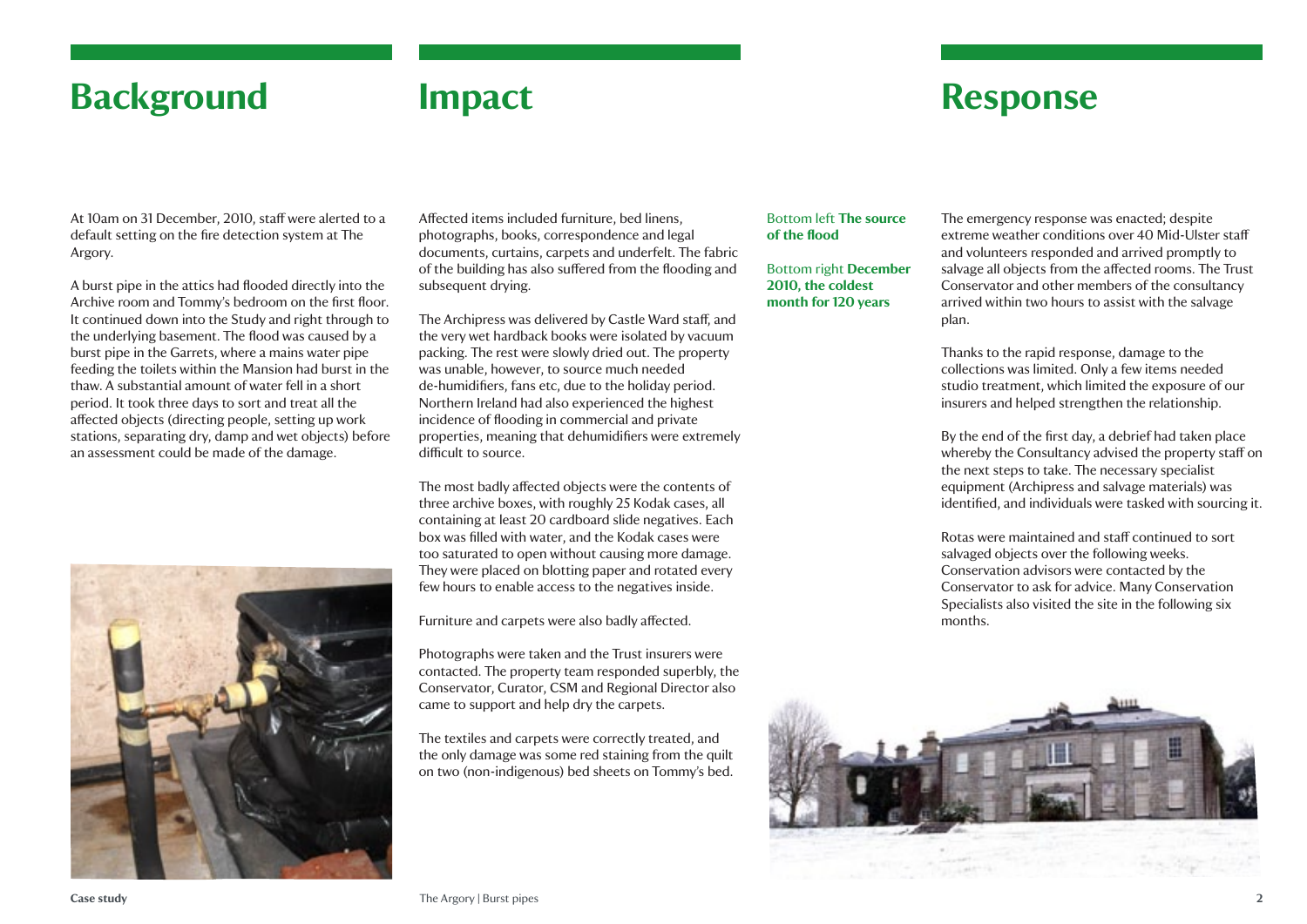### **Cost**

# **Review**



- **n** Conservation of collection 65%
- $\blacksquare$  Specialist and salvage equipment and materials 10%
- Building works  $25%$
- Total: approx. £100,000 (this does not include **the cost of staff time)**

#### Below **Immediate response**

Top right **Water penetrating the study ceiling**

### Bottom right **Using absorbent materials on the carpets**



### **Lessons learnt**

 $\blacksquare$  Everything was salvageable. During the first year furniture was conserved in front of the public. It took two years to conserve the ceilings to ensure that they were properly dried out.

 $\blacksquare$  During the warmer weather an outbreak of mould appeared in the Archive room. This was assessed using Agar strips and a mould sampler and treated accordingly. This illustrates the importance of using dehumidifiers and cold air fans rather than conservation heating to dry out flooded building fabric/materials.

 $\blacksquare$  It is important to identify an individual whose sole purpose it is to photograph the incident.

 $\blacksquare$  Three rooms were affected by the flood, resulting in all their contents being housed in three further rooms.

 $\blacksquare$  Do not underestimate how long it takes the fabric of a building to dry out. Ongoing protimeter readings of affected walls are being recorded as the drying out process continues.

 $\blacksquare$  The affected rooms were available for viewing by the public during 2013.

 $\blacksquare$  A lot of energy was put into interpreting the flood, for example, engaging with the visitor on the guided tour and so on. Feedback showed that the public was not that interested. There may have been a better way to have engaged with the public than this.

 $\blacksquare$  It is important to decide how and when to involve the media.



 $\blacksquare$  There were opportunities created: The recruitment of MA Museum Studies students as volunteers to help with the proposed archive project. To inventory, catalogue, photograph, condition check and re-house the archive collection, in front of visitors during open season 2012.

### **Associated works**

- $\blacksquare$  The incident reinforced the importance of:
- Identifying water tanks in disuse and ensuring they are empty
- Mapping and locating stopcocks and other sources of water

### **Recommendations**

 $\blacksquare$  Carry out dry run exercises and revise emergency procedures regularly.

 $\blacksquare$  Buy de-humidifiers, so that they are readily available and share with neighbouring properties.